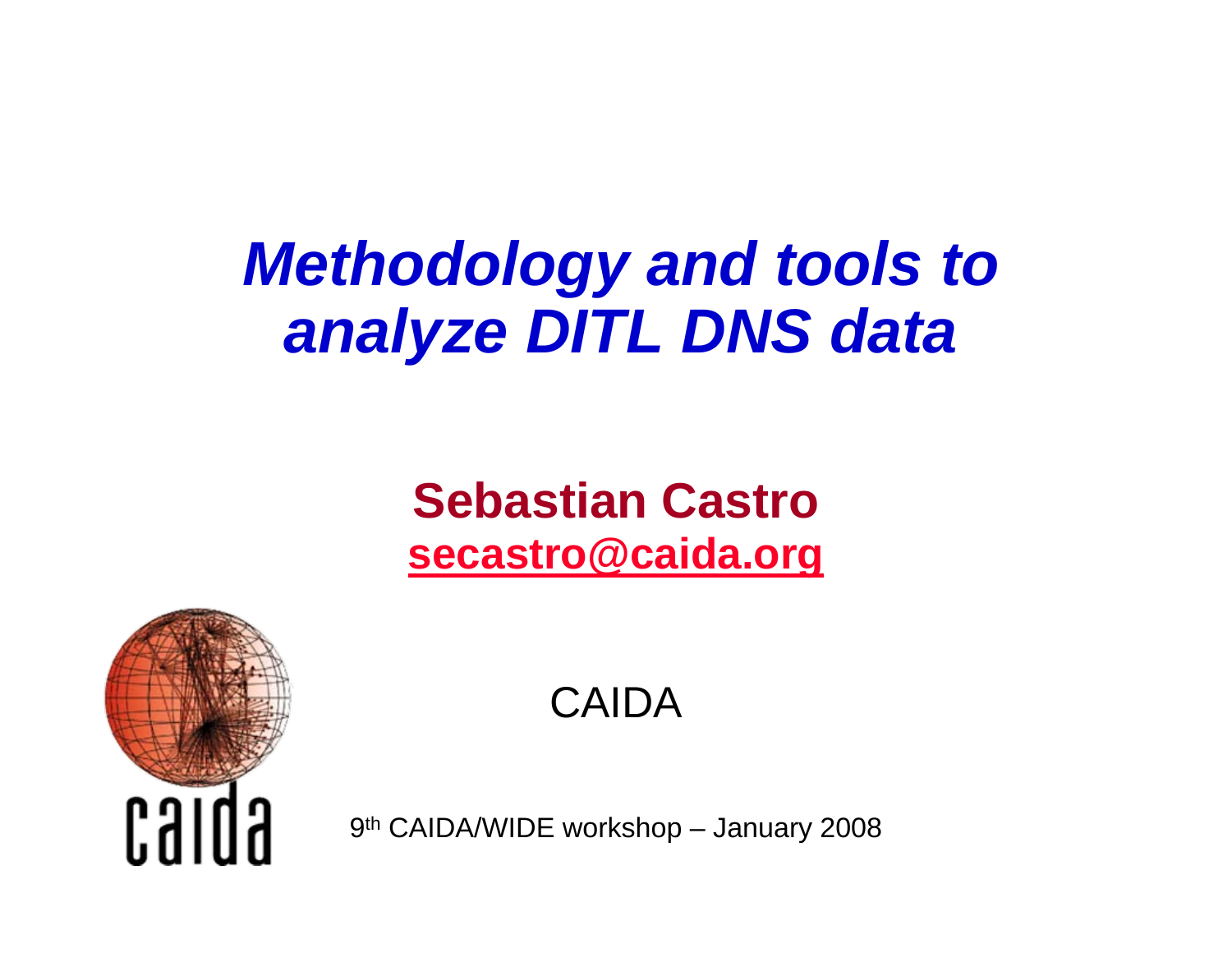## *Process overview*

- •Data collection
- •Trace curation
- $\bullet$ Trace merging
- •Trace analysis
- $\bullet$ Plotting

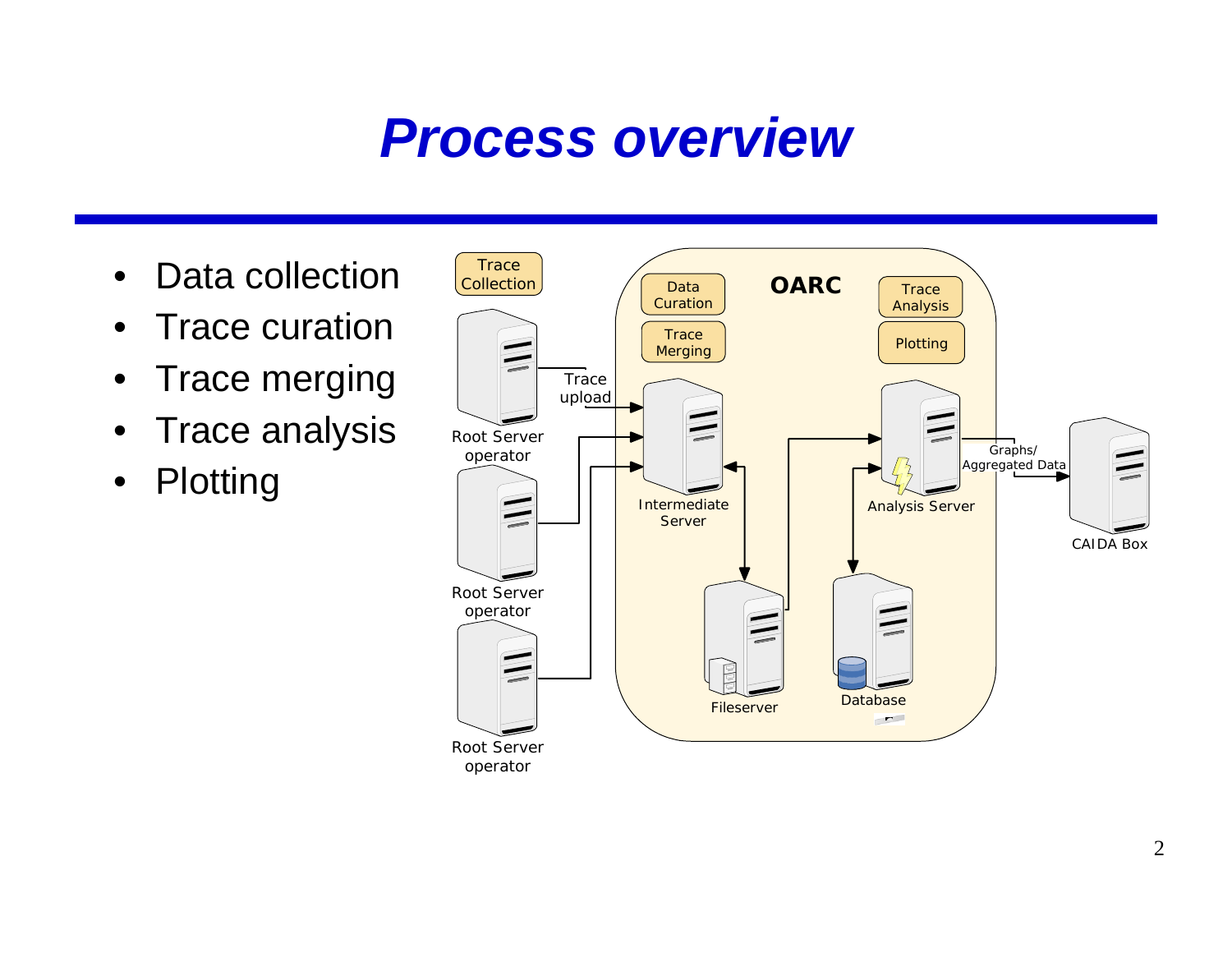

- Done by each operator based on CAIDA recommendations
	- –<http://www.caida.org/projects/ditl/>
- Using tcpdump, dnscap, etc and helper scripts
- All traces uploaded to OARC file server
	- All further processing done on OARC boxes due to data access restriction.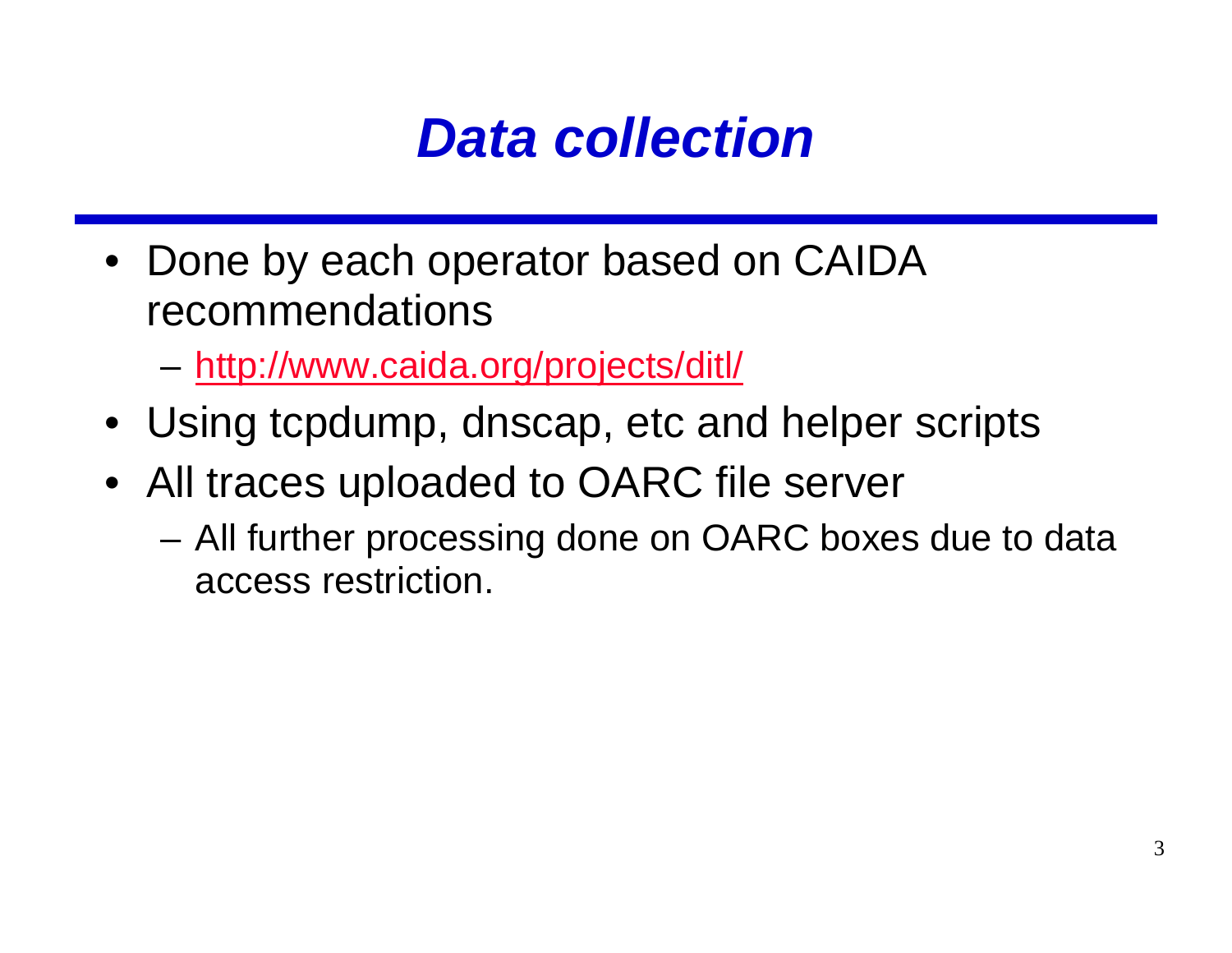## *Data verification*

- Verify trace completeness and integrity
	- Has missing pieces?
	- Truncated packets?
	- Truncated gzip files?
	- Check clock skew
	- Count DNS queries, responses, IPv4 packets, TCP, UDP, etc.
- Select the best dataset available
	- In terms of coverage
		- Defined as the number of packets seen versus the number of packets expected to seen.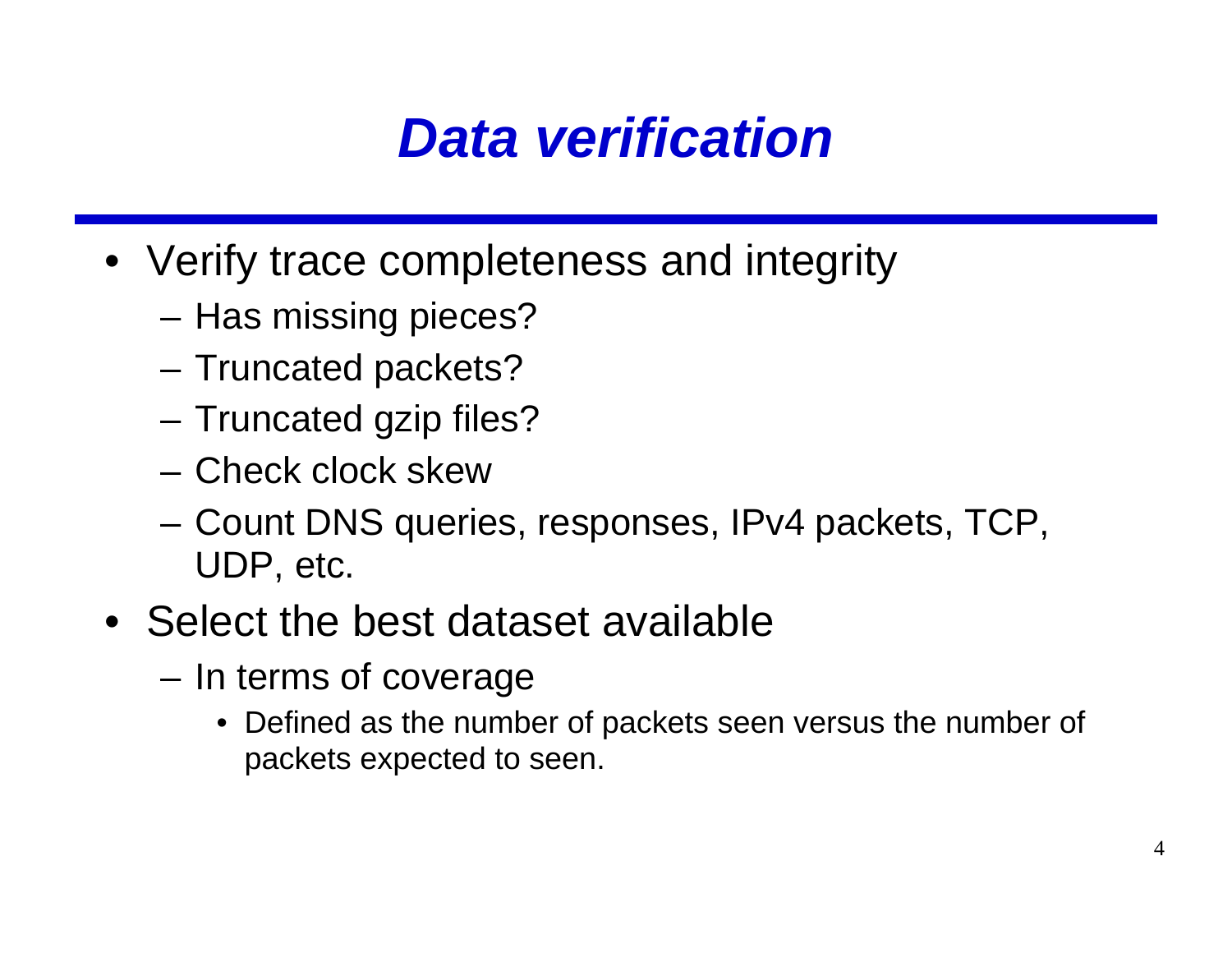## *Example of coverage*



**Lim** 

5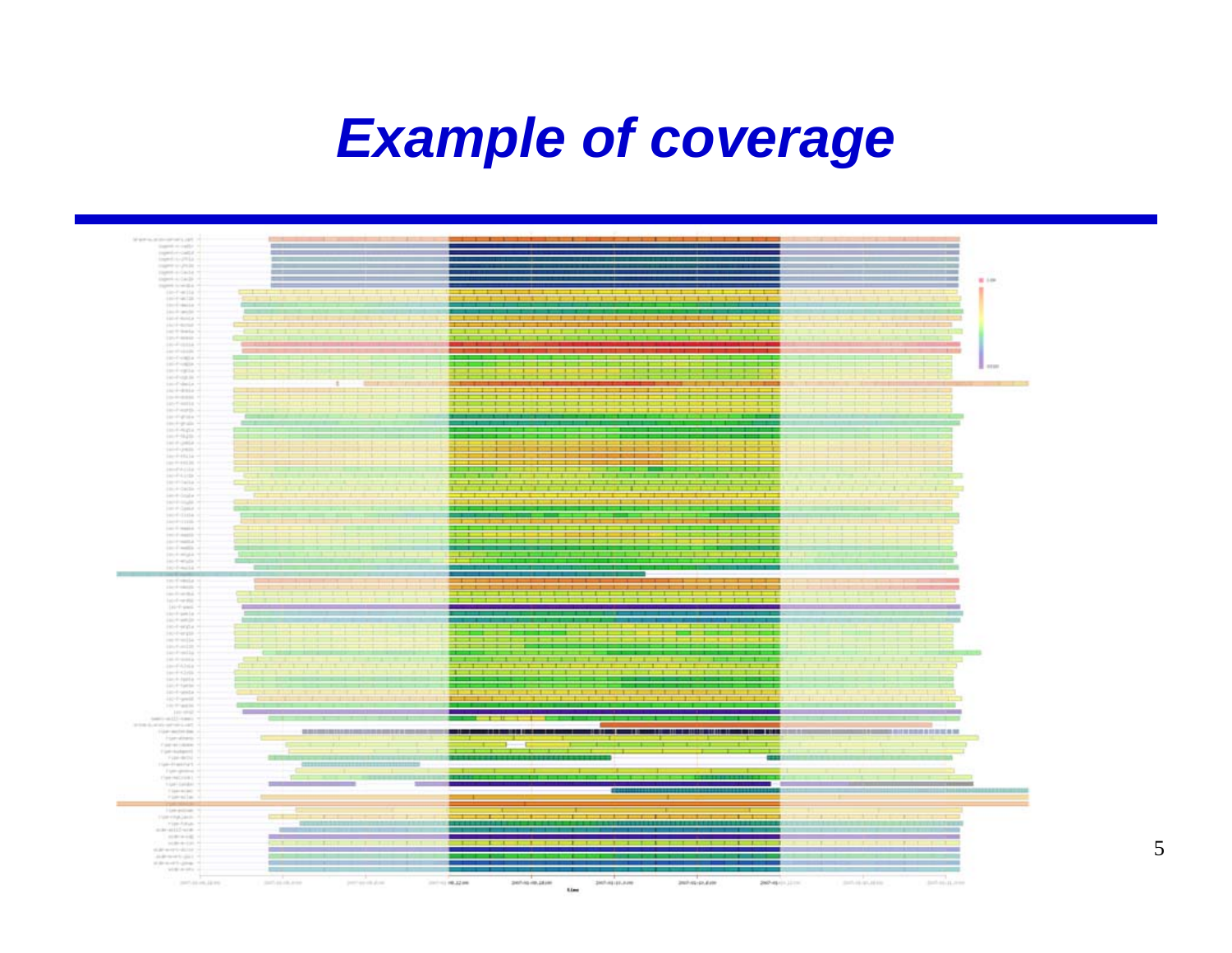# *Trace merging*

- Transform the original traces by
	- Homogeneous time intervals
		- 1-hour chunk
	- Correct clock skew (where known)
	- Translate destination addresses
		- All instances of the same root share the same IP, impossible to distinguish.
		- Some use private addresses internally.
		- Transform from 192.33.4.12(C-root) to 3.0.0.4 (3 represents C, 4 represents instance number)
	- Filter other traffic
		- DNS queries sent to other addresses on the same machine
		- Leave only queries
		- DNS traffic generated by the machine: zone sync traffic.
- •To get one file per hour with all instances included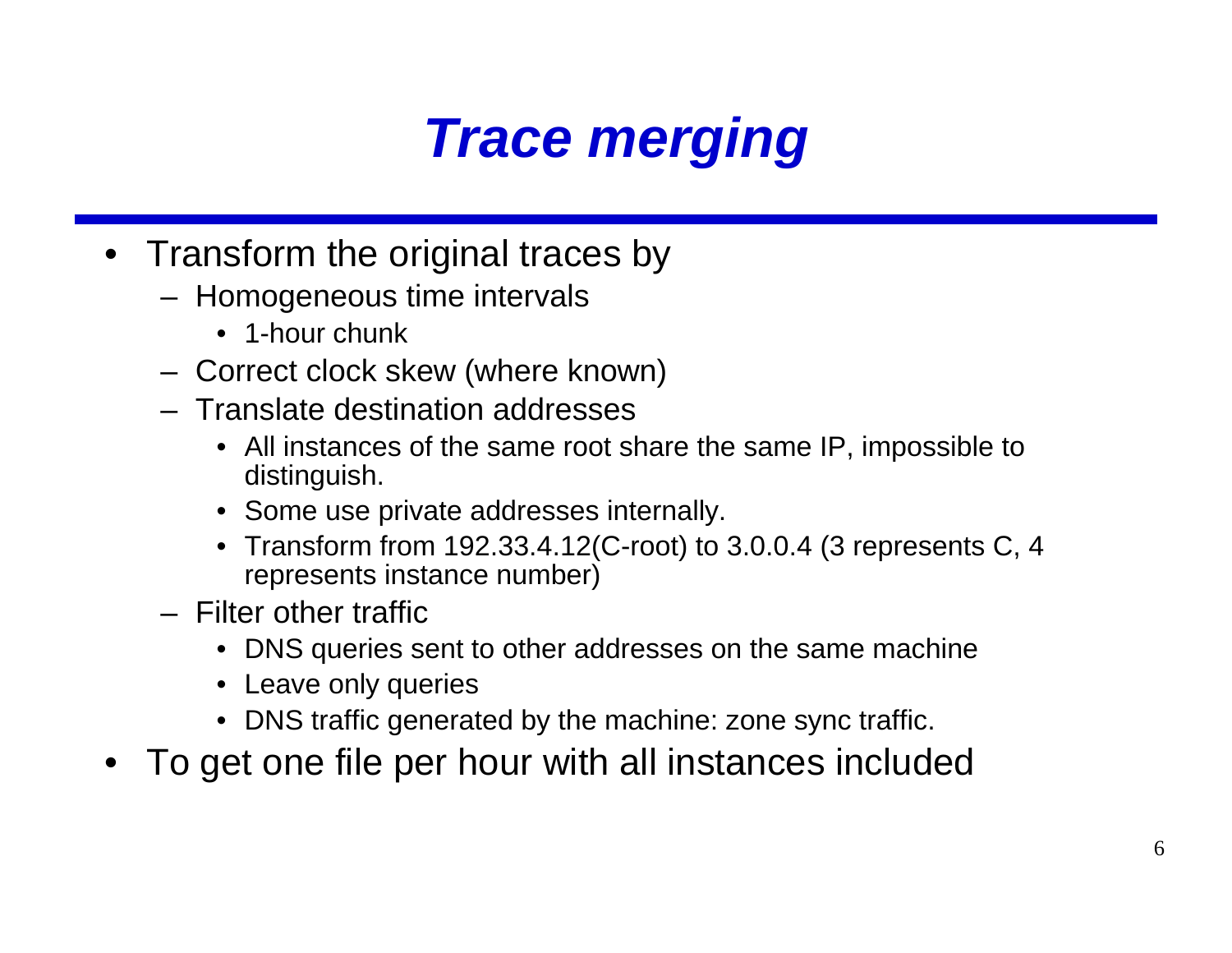# *DNS analyses*

- Analyses currently available
	- Client and query rates per instance
	- AS/prefix coverage per instance
	- Distribution of queries by query type
		- Global and deaggregated by root and instance
	- Node/cloud switching per client
	- –Source port distribution
	- –EDNS support (client and query), EDNS buffer size
	- Invalid queries
	- Recursive queries
	- RFC1918-sourced queries counter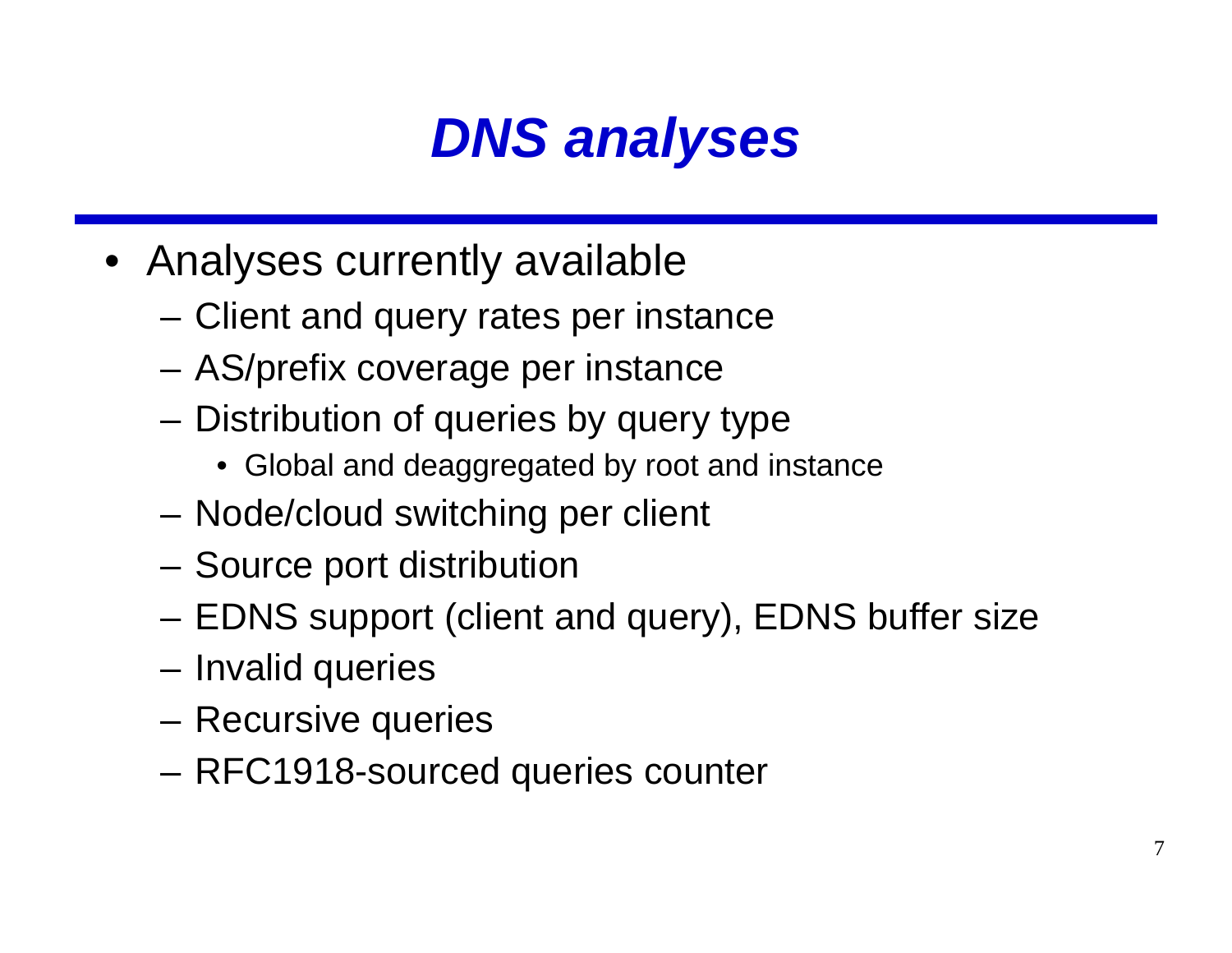# *Trace Analysis Tool*

- Reads pcap and pcap.gz files
- Output as text file
	- SQL files to create tables and the data
	- Plain files with some stats
- C/C++ code
- Memory footprint
	- 300M 6G
- Uses patricia trees to implement route table lookups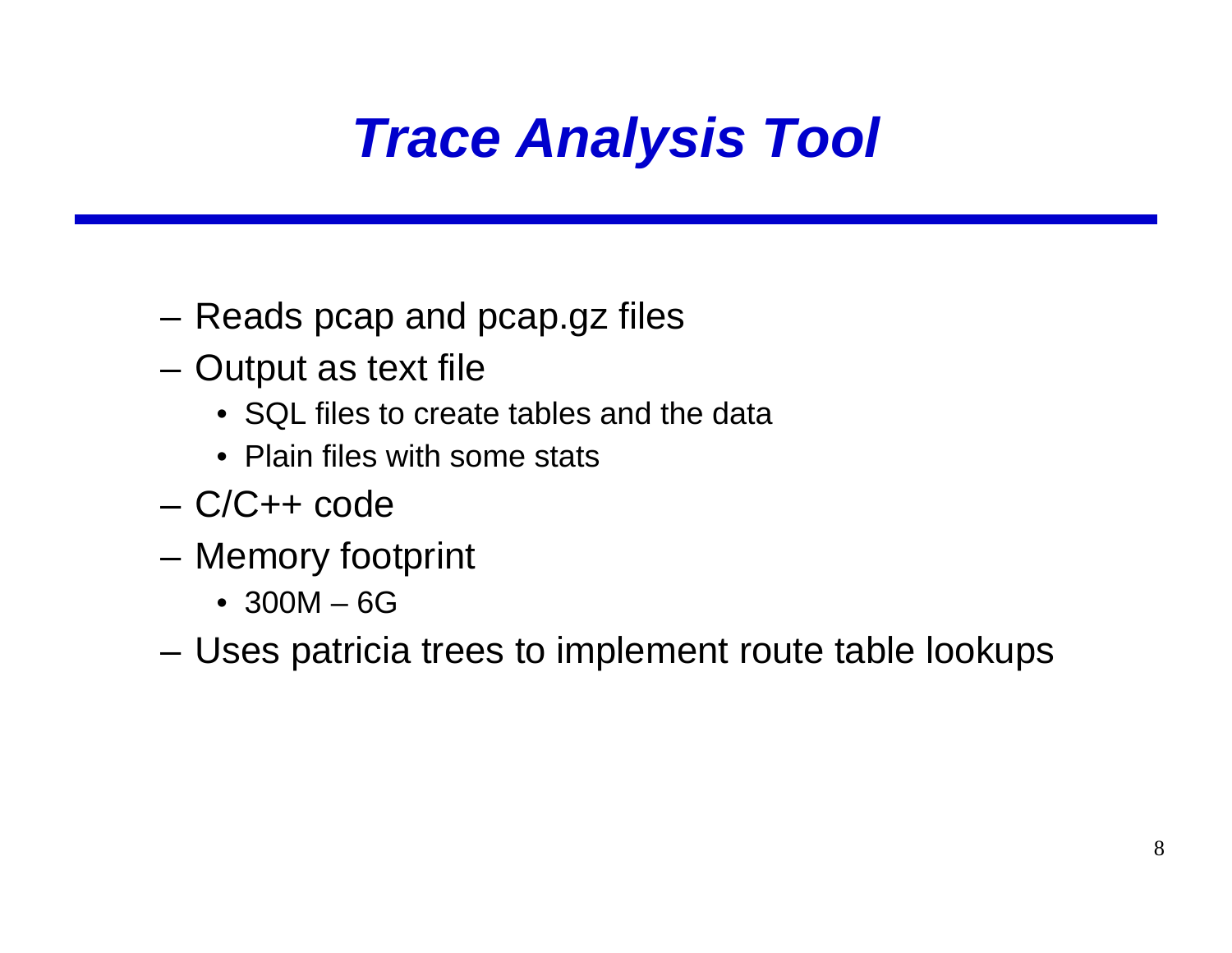### *Database*

- PostgreSQL
	- Usually one table per analysis
	- Not much work on performance
	- Gave us some problems about table access control
- One database per dataset
	- Root traces 2007
	- Root traces 2006
	- ORSN 2007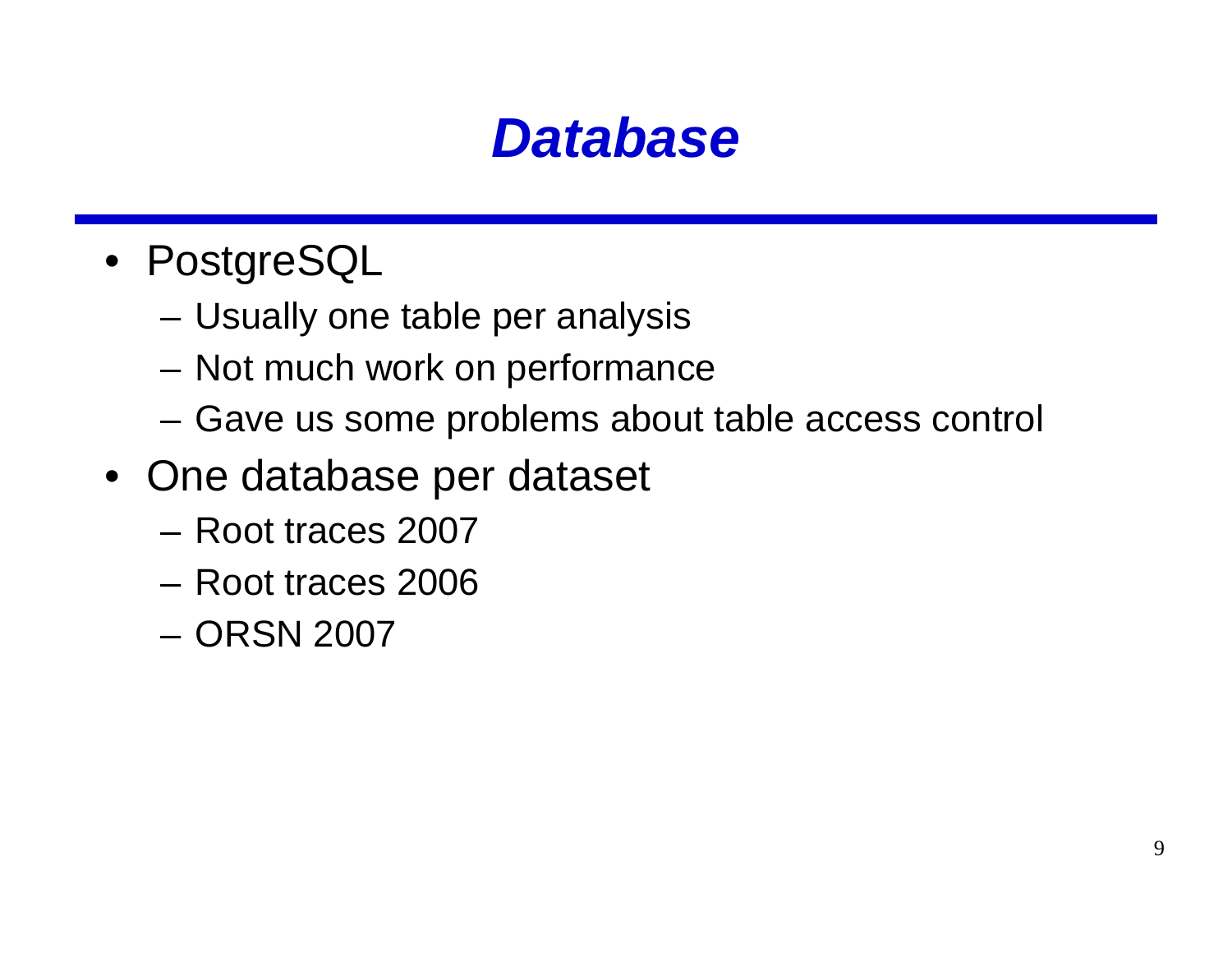## *Data presentation*

- Some preprocessing/data aggregation done using Perl/AWK
- Graph generated using ploticus
- Group things could be easily done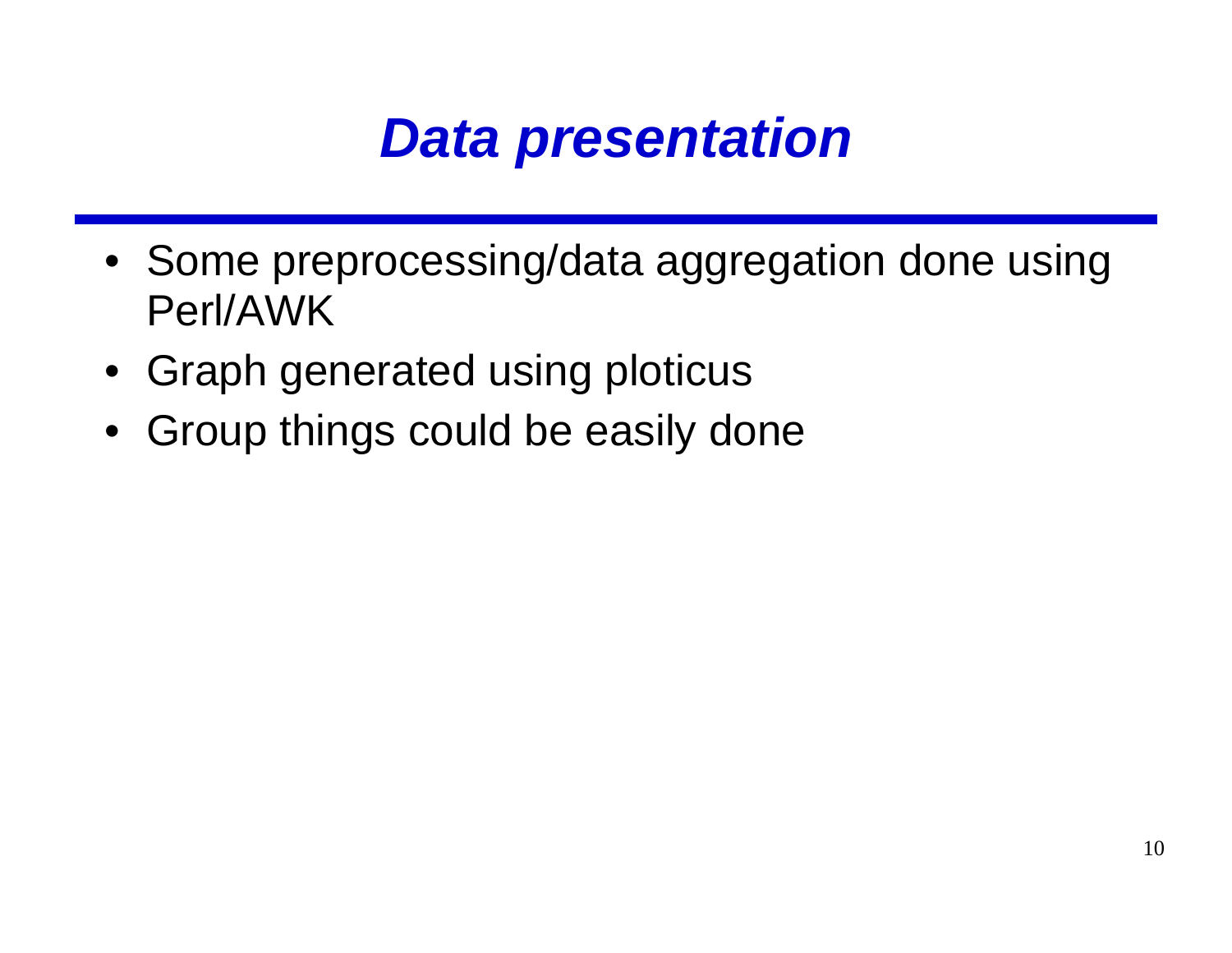#### *Process example*

#### DITL 2007 analysis flow example

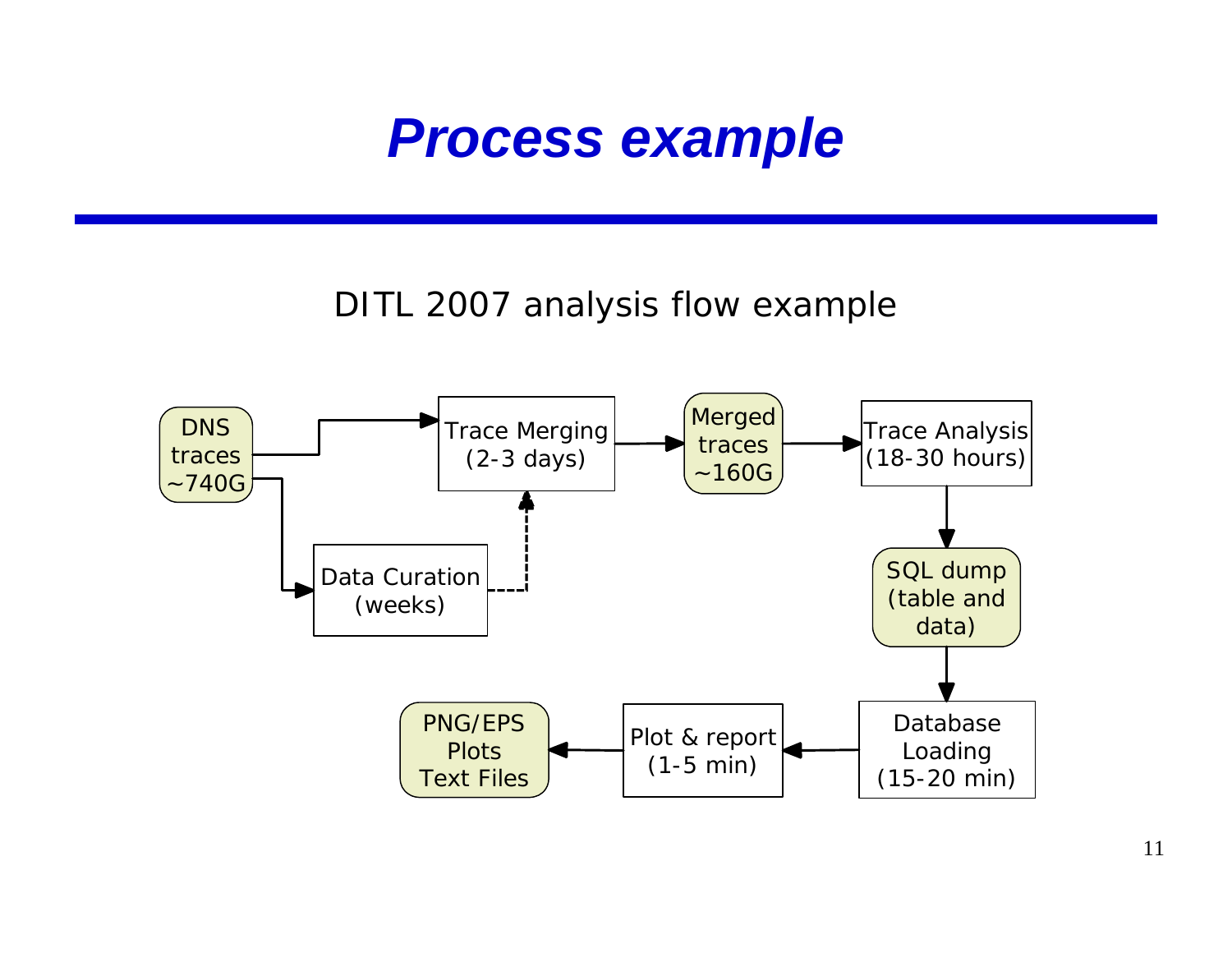# *Recent improvements*

- Have better performance
	- Replaced *map* with *hash\_map* (unordered associative arrays) for a 40% performance gain
- Simpler selection of analysis to run
	- Using command line
- A object-oriented design
	- More organized code
	- –Allowing others to add analyses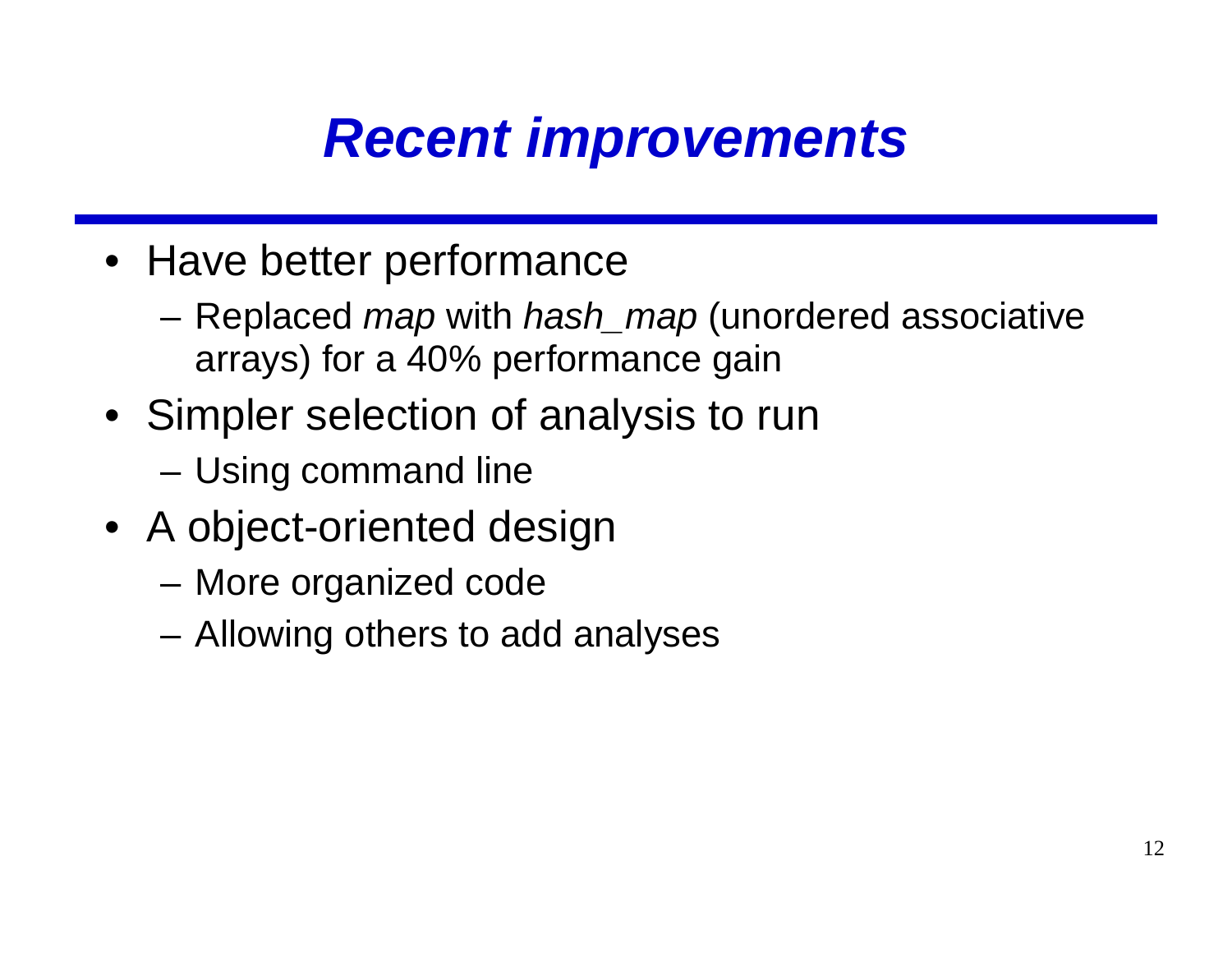## *What's next*

- Add new analyses
	- Daily patterns by query type
	- Locality of queries by TLD
	- Improve some criteria on the invalid query classification
	- –IPv6 related traffic (queries and packets)
	- … put your desired analysis here …